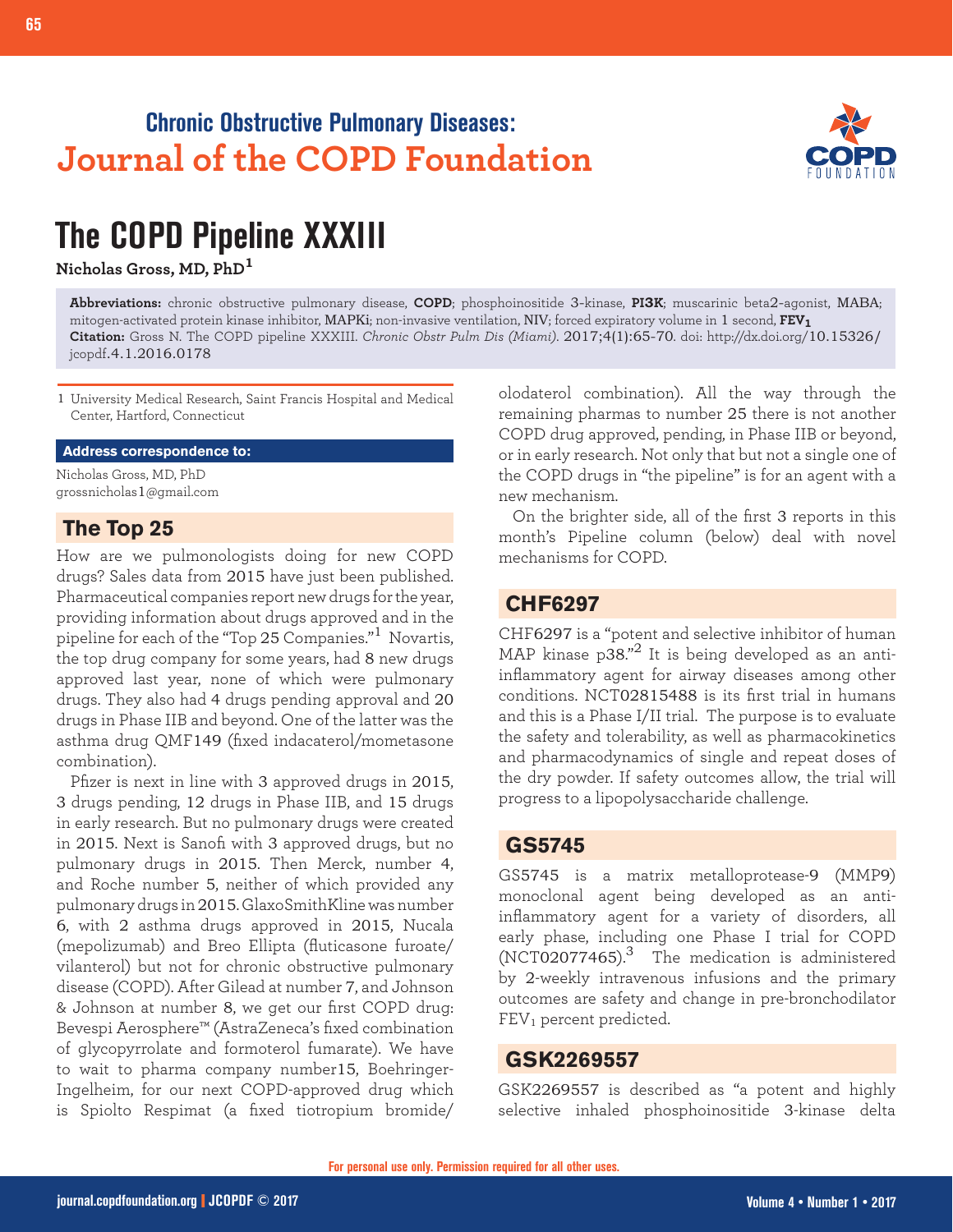inhibitor being developed as an anti-inflammatory and anti-infective agent in subjects with activated phosphoinositide 3-kinase (PI3K) delta syndrome."<sup>4</sup> It has been in trials for idiopathic pulmonary fibrosis, and asthma, as well as other disorders and is now being studied as a drug for COPD. Two similar Phase II trials have been completed (NCT022947345 and  $NCT01462617^6$ ).

#### **AZD8871**

AZD8871 is a dual pharmacologic beta-agonistantimuscarinic, muscarinic beta2-agonist (MABA) from AstraZeneca. Clinical trial NCT02814656 is its firstin-human safety trial.<sup>7</sup> If initial single doses are well tolerated, the trial will progress to an ascending dose format. The formulation is a dry powder. The sponsors state that their aim is a potential treatment for either COPD or asthma (or both) and that, ultimately, a fixed combination of this MABA and an inhaled corticosteroid may be developed, creating what amounts in effect to a triple agent.

#### **Neutrophil Lung Imaging**

Neutrophil lung imaging, an interesting and quite original technology, aims to provide objective information about neutrophil retention in the lungs, presumably as an index of inflammation in the lungs, a key aspect of COPD that has been difficult to quantitate. Following injection of labelled neutrophils in healthy individuals or patients with COPD, "the uptake of labelled neutrophils in the lung will be assessed by single-photon emission tomography" (NCT02551614).8 This is an exploratory study to further develop an imaging platform for the assessment of whole lung neutrophil retention.

#### **Rejuvenair**

Rejuvenair, a product of CSA Medical, is a procedure that employs liquid nitrogen to treat inflamed bronchial tissue. Details of the procedure are not provided nor are results of its use. The web site states "…the truFreeze® System is an advance in the proven science of cryoablation that is designed to deliver extremely cold (-196° C) liquid nitrogen spray through a small catheter to apply even thermal injury and flash freeze a variety of tissue surfaces. During this process cells are selectively destroyed while the underlying collagen structure is

preserved, providing a scaffold for healthy tissue to regrow."9 The Phase II clinical trial will enroll 11 patients with chronic bronchitis and COPD. The primary outcome is safety and feasibility (NCT02483637). $^{10}$ 

#### **CNTO 7160**

CNTO 7160 is a Janssen monoclonal antibody that prevents interleukin-33 from binding to the ST2 receptor (IL-33R); it is expected to be useful in severe asthma via the regulation of inflammatory cells that are key to asthma such as neutrophils and eosinophils.<sup>11</sup> The present trial is a Phase I trial that includes individuals with asthma or atopic dermatitis, but trials in COPD are likely to follow if the drug is well tolerated and effective.

#### **Losmapimod**

Losmapimod, an oral p38 mitogen-activated protein kinase inhibitor (MAPKi), targets MAPKs activated in macrophages and endothelial cells that occur as a part of airways inflammation. It has been through trials for a major depressive disorder and coronary vascular inflammation following plaque rupture but outcomes have been mixed. In a previous severe COPD study, the drug failed to meet the primary outcome which was an increase in exercise tolerance. $^{12}$  The primary outcome of a recently completed Phase II study was a decrease in acute exacerbations (NCT02299375).  $^{13}$ 

#### **Lebrikizumab**

Lebrikizumab is a La-Roche monoclonal anti-IL-33 agent that has shown efficacy in improving the rate of asthma exacerbations and lung function in patients with moderate-to-severe asthma.14 It is now being tested for an improvement in lung function in a 24 week Phase II trial of COPD. The trial is a randomized, double-blind, placebo-controlled, parallel-group trial. It is enrolling 300 individuals with COPD and a history of exacerbations who are being treated with inhaled corticosteroids and at least 1 long-acting inhaled bronchodilator. The primary outcomes are safety, efficacy, and patient-reported outcome measures. (NCT02546700).<sup>15</sup>

#### **Benralizumab**

Benralizumab is a monoclonal from Medimmune directed against IL-5. It is in a Phase II trial with the primary endpoint being the frequency of moderate or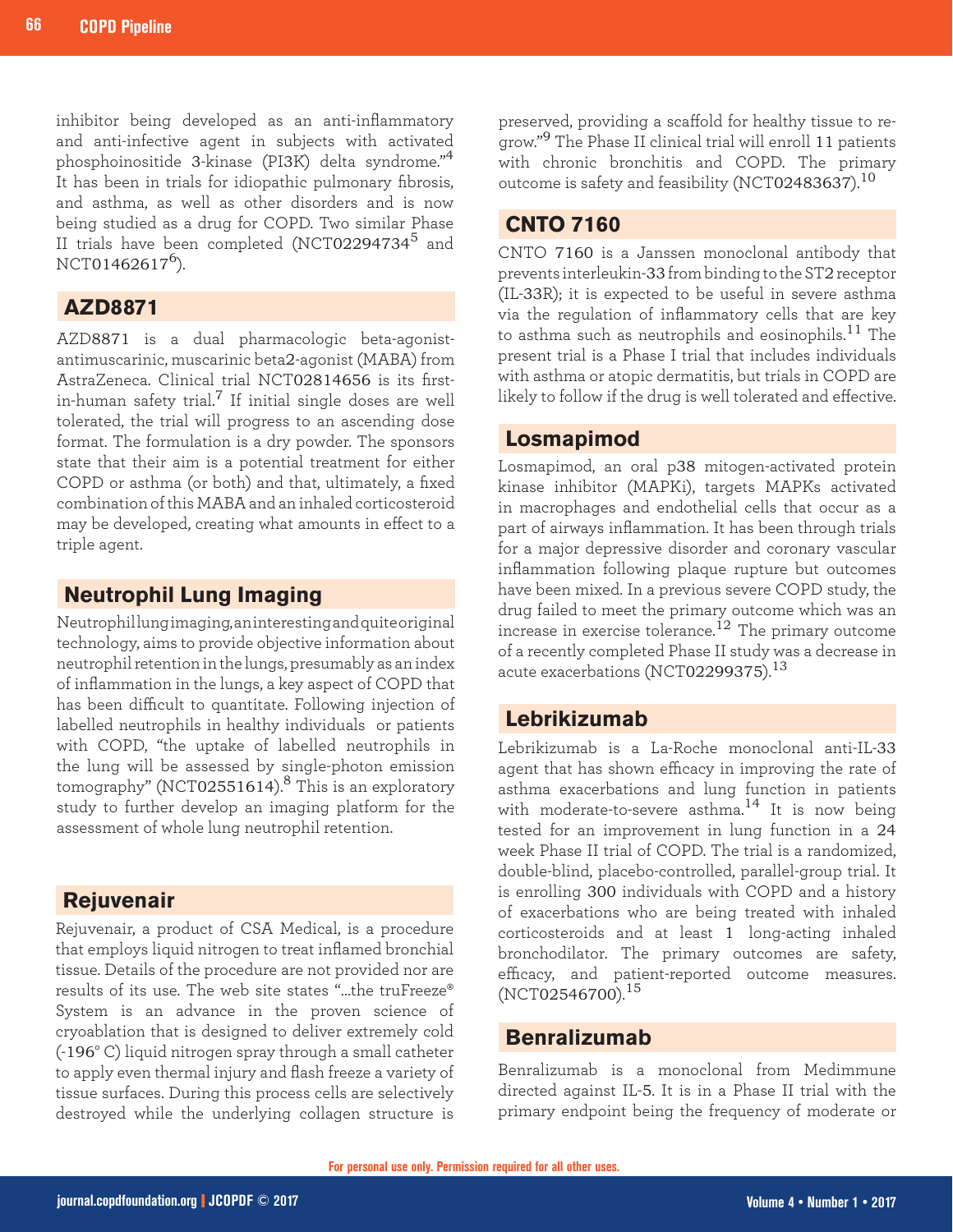severe acute exacerbations of COPD (NCT01227278).<sup>16</sup> The drug is currently in 56 trials including a wide variety of solid, metastatic, and vascular malignancies, many diverse autoimmune disorders, rheumatoid disease, diabetes mellitus, and some complications of infectious diseases, plus about 20 asthma studies in which the drug has achieved significant decreases in the frequency of acute asthma exacerbations. Finally, the drug has gotten around to COPD.

### **HOmeVent**

HOmeVent is the abbreviation for the "Registry of Stable Hypercapnic Chronic Obstructive Pulmonary Disease Treated with Non-Invasive Ventilation" trial.<sup>17</sup> There is evidence that non-invasive ventilation (NIV) therapy is an effective option for some COPD patients who have been hospitalized for acute respiratory failure and secondary hypercapnia. NIV has improved the survival rate and quality of life in some such COPD patients. It is suggested that these outcomes represent an important advance in the field, and that the use of NIV in patients with chronic hypercapnic COPD should increase, possibly addressing the health care burden incurred by these patients. However, the proportion of stable COPD patients with chronic hypercapnia is unknown. There is a paucity of data regarding NIV usage patterns over time in this setting. The present study, NCT02811588, $^{\rm 17}$  is a registry that will enroll 300 COPD patients with GOLD stage III and IV. The primary outcome is the prevalence of hypercapnia in patients with COPD. The study is observational, prospective, and not controlled.

#### **Tacholiquine**

Tacholiquine, or its active ingredient Tyloxapol is, a mucolytic agent, claimed to have significant antiinflammatory properties *in vitro*. <sup>18</sup> It has been the subject of a recent 3-week clinical trial sponsored by bene-Arzneimittel GmbH. The purpose was to evaluate the mucolytic activity of tacholiquine compared to saline in chronic bronchitis patients. At 3 weeks the "sputum weight was significantly greater" in the active group than the saline comparison group. Sputum cells were decreased as were sputum IL-1β, IL-6 and IL-8 in the active group. However, lung function tests and standardized clinical questionnaires were unchanged. The authors conclude, "our study demonstrated that inhalation of Tyloxapol by patients with COPD is safe and superior to saline and has some anti-inflammatory effects."<sup>18</sup>

#### **Bezlotoxumab**

Bezlotoxumab is a human monoclonal antibody designed for the prevention or recurrence of *Clostridium difficile* infection.<sup>19</sup> A Merck drug, it was approved by the Food and Drug Administration last July after some criticism by experts along the way. It is expected to commence marketing in early 2017 under the trade name ZINPLAVA™.

#### **TD4208**

TD4208 Revefenacin is a once-daily, nebulized longacting muscarinic antagonist in late-stage development for the long-term management of COPD. It is currently in duplicate Phase III trials (NCT02459080 $^{20}$  and NCT02512510<sup>21</sup>). Its developers, Theravance in collaboration with Mylan, state "the drug could serve as a foundation for combination products and for delivery in metered dose inhaler and dry powder inhaler products."<sup>22</sup>

#### **CHF 5993**

CHF 5993 is Chiesi's Phase III triple dry powder inhalation of the fixed combination of beclomethasone dipropionate, formoterol and glycopyrronium bromide via pressurized metered-dose inhaler. It is in a trial versus the combination of fluticasone and vilanterol by dry powder inhaler plus tiotropium by Respimat. The trial is open label and the primary outcome is noninferiority in the St. George's Respiratory Questionnaire  $(NCT02467452).^{23}$ 

#### **Umeclidinium/Vilanterol with Tiotropium/Olodaterol**

The clinical trial NCT02799784 is a Phase IV head-tohead trial of umeclidinium/vilanterol (via the Ellipta delivery device) versus tiotropium/olodaterol (via Respimat).<sup>24</sup> The format is a cross-over with two 8-week terms separated by 3 weeks of washout. The primary outcome is trough forced expiratory volume in 1 second  $(FEV<sub>1</sub>)$  at the end of each 8 week trial period.

#### **Zephyr EBV valve**

The Zephyr EBV valve, Pulmonx's endobronchial valve, is in a multicenter, prospective, randomized trial versus standard of care in individuals with heterogeneous emphysema (NCT02022683).25 The primary outcome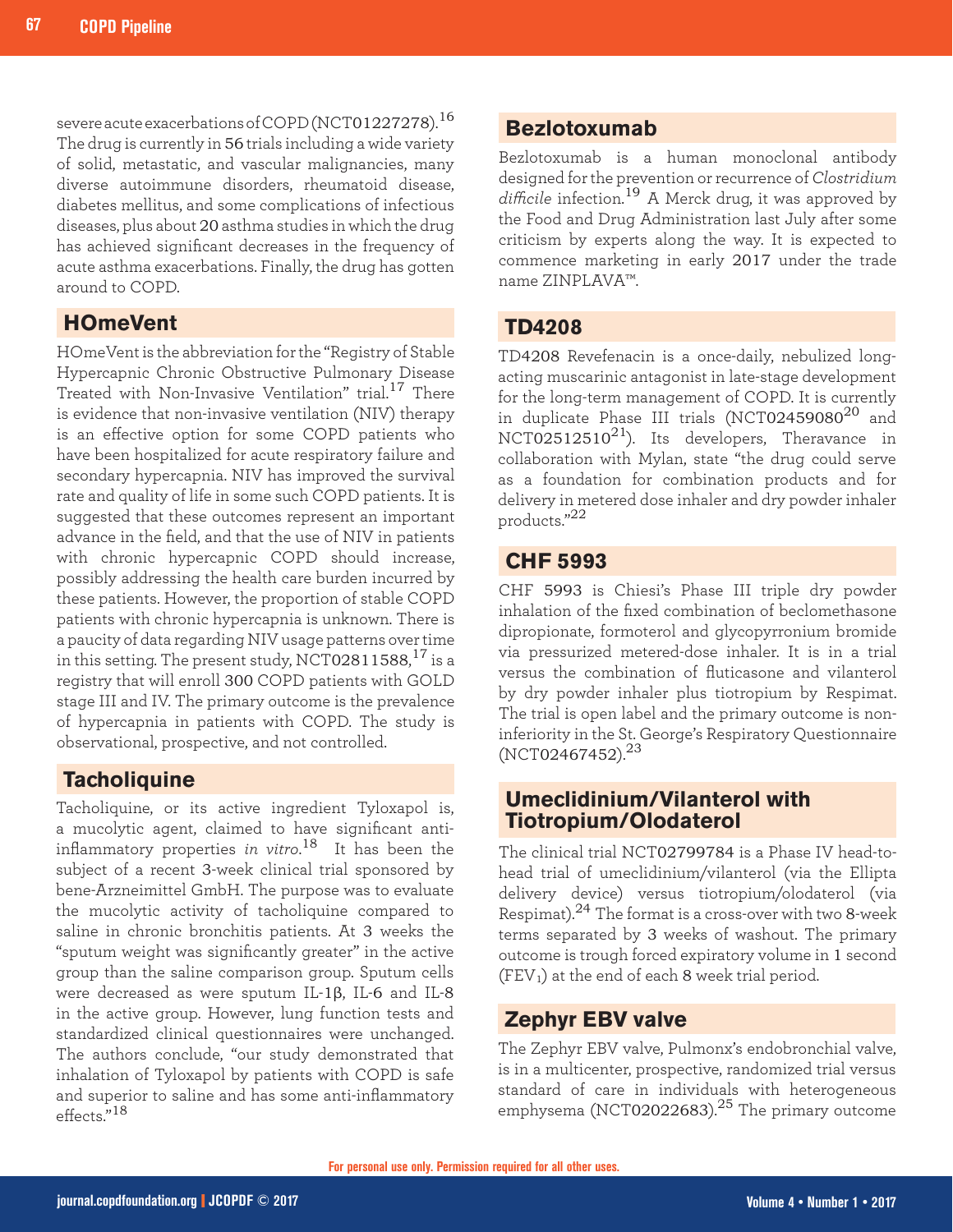is change in  $FEV<sub>1</sub>$  at 3 months. The trial, predicted for 94 individuals, will be performed entirely in Europe.

#### **Acknowledgement**

Many of the items in this report were due to the generous support of Johan Karlberg, MD, PhD and *Clinical Trials Magnifier Weekly*.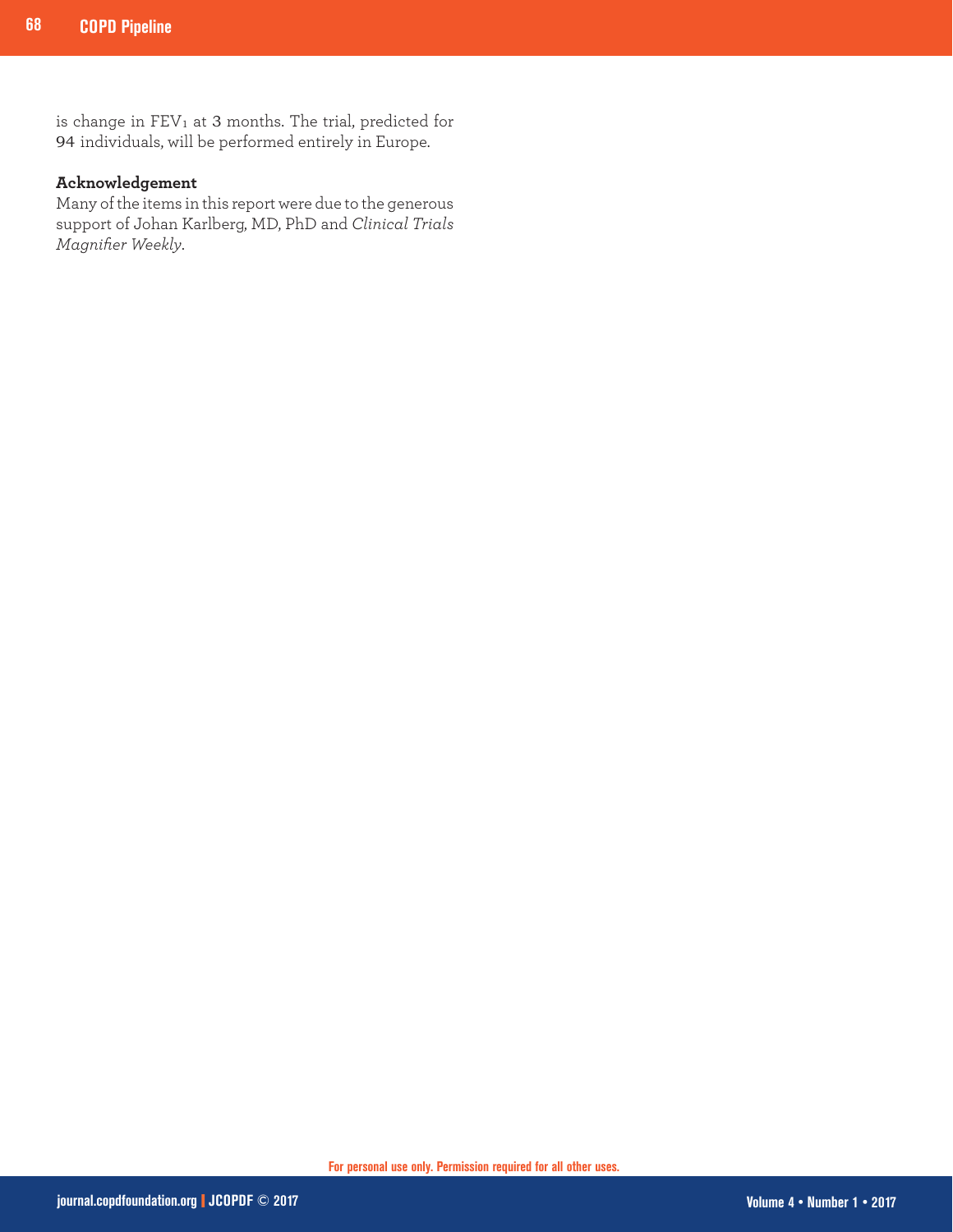#### **References**

- Wright T. Top 25. *Contract Pharma* 2016;18: 42-110. 1.
- 2. National Institutes of Health. A study to investigate safety, tolerability, pharmacokinetics and pharmacodynamics of single and repeat doses of CHF6297 in healthy subjects and patients with COPD (CHF6297 FIH). Clinical Trials.gov website. https:// clinicaltrials.gov/ct2/show/NCT02815488 Published May 2016. Accessed November 2016.
- National Institutes of Health. Safety, tolerability, and 3. pharmacokinetics of GS-5745 in subjects with chronic obstructive pulmonary disease (COPD). Clinical Trials.gov website. https://clinicaltrials.gov/ct2/show/NCT02077465 Published February 2014. Accessed November 2016.
- National Institutes of Health. A study to evaluate the safety, 4. tolerability and pharmacokinetics of single and repeat doses of the dry powder formulation of GSK2269557 in healthy subjects. Clinical Trials.gov https://clinicaltrials.gov/ct2/show/ NCT01762878 Published January 2013. Updated October 2013 Accessed November 2016.
- 5. National Institutes of Health. An efficacy study of GSK2269557 added to standard care in subjects with an acute exacerbation of chronic obstructive pulmonary disease. Clinical Trials.gov https://clinicaltrials.gov/ct2/show/NCT02294734 Published November 2014. Updated September 2016. Accessed November 2016.
- 6. National Institutes of Health. Study to investigate safety, tolerability, pharmacokinetics & pharmacodynamics of single & repeat doses of GSK2269557. Clinical Trials. gov website. https://clinicaltrials.gov/ct2/show/NCT01462617 Published October 2011. Updated May 2014. Accessed November 2016.
- 7. National Institutes of Health. Safety, tolerability and pharmacokinetics of multiple ascending doses of AZD8871 in healthy subjects. Clinical Trials.gov website. https://clinicaltrials. gov/ct2/show/NCT02814656 Published June 2016. Accessed November 2016.
- 8. National Institutes of Health. Neutrophil imaging in healthy subjects following lipopolysaccharide or saline challenge and in subjects with chronic obstructive pulmonary disease. Clinical Trials.gov website. https://clinicaltrials.gov/ct2/show/ NCT02551614 Published September 2015. Accessed November 2016.
- CSA Medical. Healthcare professionals: Spray cryotherapy in 9. clinical practice. CSA Medical website. http://csamedical.com/ healthcare-professionals/ Accessed November 2016.
- 10. National Institutes of Health. Safety and feasibility study of Rejuvenair™ for treating chronic bronchitis patients (feasibility). Clinical Trials.gov website. https://clinicaltrials.gov/ct2/show/ NCT02483637 Published June 2015. Updated June 2016. Accessed November 2016.
- 11. Lawrence S. GSK pays up to \$230 M on J&J deal for asthma antibody. FierceBiotech website. http://www.fiercebiotech. com/biotech/gsk-pays-up-to-230m-upfront-j-j-deal-for-asthmaantibody . Published July 27, 2016. Accessed November 2016.
- 12. Watz H, Barnacle H, Hartley BF, Chan R. Efficacy and safety of the p38 MAPK inhibitor losmapimod for patients with chronic obstructive pulmonary disease: a randomized, double blind placebo controlled trial. *Lancet Resp Med*. 2014; 2(1): 63-72. doi: http://dx.doi.org/10.1016/S2213-2600(13)70200-5
- 13. National Institutes of Health. Safety and efficacy study of losmapimod (gw856553) in frequently exacerbating participants with chronic obstructive pulmonary disease (COPD). Clinical Trials.gov website. https://clinicaltrials.gov/ct2/show/ NCT02299375 Published November 2014. Accessed November 2016.
- 14. Hanania AN Noonan M, Corren J, et al. Lebrikizumab in moderate-to-severe asthma: pooled data from two randomised placebo-controlled studies *Thorax*. 2015; 70:748-756. doi: https:// doi.org/10.1136/thoraxjnl-2014-206719 .
- 15. National Institutes of Health. A study to evaluate safety and efficacy of lebrikizumab in patients with chronic obstructive pulmonary disease (COPD). Clinical Trials.gov website. https:// clinicaltrials.gov/ct2/show/NCT02546700 Published September 2015. Updated September 2016. Accessed November 2015.
- 16. National Institutes of Health. A study to evaluate the effectiveness of medi-563 in subjects with chronic obstructive pulmonary disease (COPD). Clinical Trials.gov website. https:// clinicaltrials.gov/ct2/show/NCT01227278 Published October 2010. Updated August 2016. Accessed November 2016.
- 17. National Institutes of Health. The registry of stable hypercapnic chronic obstructive pulmonary disease treated with noninvasive ventilation. Clinical Trials.gov website. Published June 2016. Accessed November 2016.
- 18. Koppiz M, Eschenberg C, Salzmann E, Rosewich M, Schubert R, Zielan S. Mucolytic Effectiveness of Tyloxapol in Chronic Obstructive Pulmonary Disease - A Double-Blind, Randomized Controlled Trial. *PLoS One*. 2016;11:e0156999. doi: https://doi.org/10.1371/journal.pone.0156999 .
- 19. Lowy I, Molrine DC, Leav BA, et al. Treatment with monoclonal antibodies against Clostridium difficile toxins. *Engl J Med*. 2010; 362: 197–205. doi: https://doi.org/10.1056/NEJMoa0907635
- 20. National Institutes of Health. Efficacy study of nebulized td-4208 for chronic obstructive pulmonary disease (COPD). Clinical Trials.gov website. https://clinicaltrials.gov/ct2/show/ NCT02459080 Published May 2015. Updated November 2016. Accessed November 2016.
- National Institutes of Health. Efficacy study of nebulized td-21. 4208 for chronic obstructive pulmonary disease (COPD). Clinical Trials.gov website. https://clinicaltrials.gov/ct2/show/ NCT02512510 Published July 2015. Updated November 2016. Accessed November 2016.